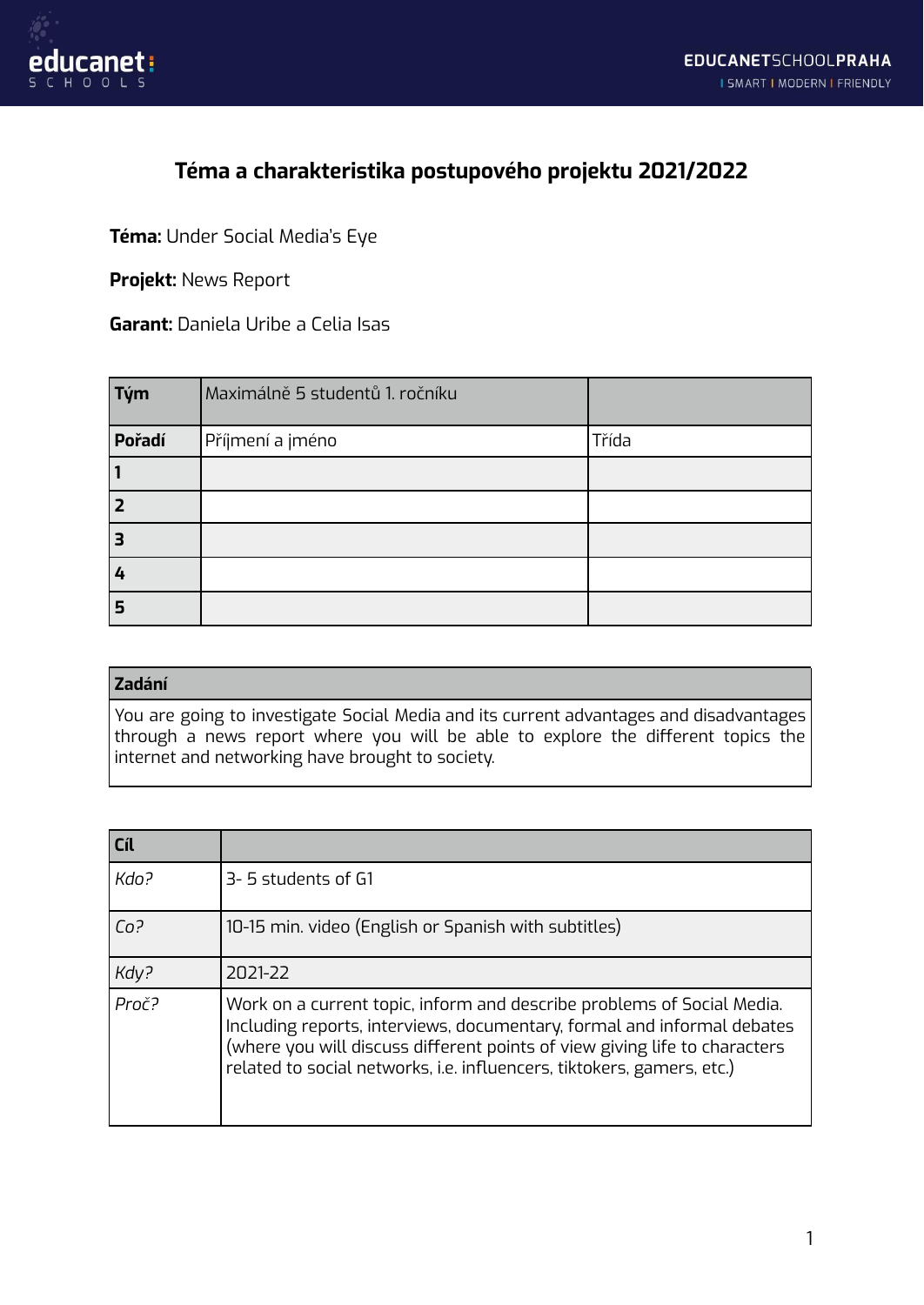

| Jak?                | Through an audiovisual record of a TV show (news report, debate,<br>interview or documentary format). |
|---------------------|-------------------------------------------------------------------------------------------------------|
| Průřezová<br>témata | catfish, influencers, e-sports, digital nomads, "airbnb"-type scams                                   |

| Jednotlivé úkoly |                                                                                                                                                                                                                                                                        |
|------------------|------------------------------------------------------------------------------------------------------------------------------------------------------------------------------------------------------------------------------------------------------------------------|
| 1. Plánování     | Students will create a Tv show, identifying their favorite<br>1.<br>topic.<br>2. Present findings from selected focus to supervisors for<br>direction<br>3. Present a script.<br>4. Students will create audiovisual material in order to<br>present it to their peers |
| 2. Aplikace      | Meetings (scheduled throughout the year)<br>1.<br>2. Research query<br>3.<br>Revision                                                                                                                                                                                  |
| 3. Výstup        | A class presented during an agreed time during the school<br>year.                                                                                                                                                                                                     |